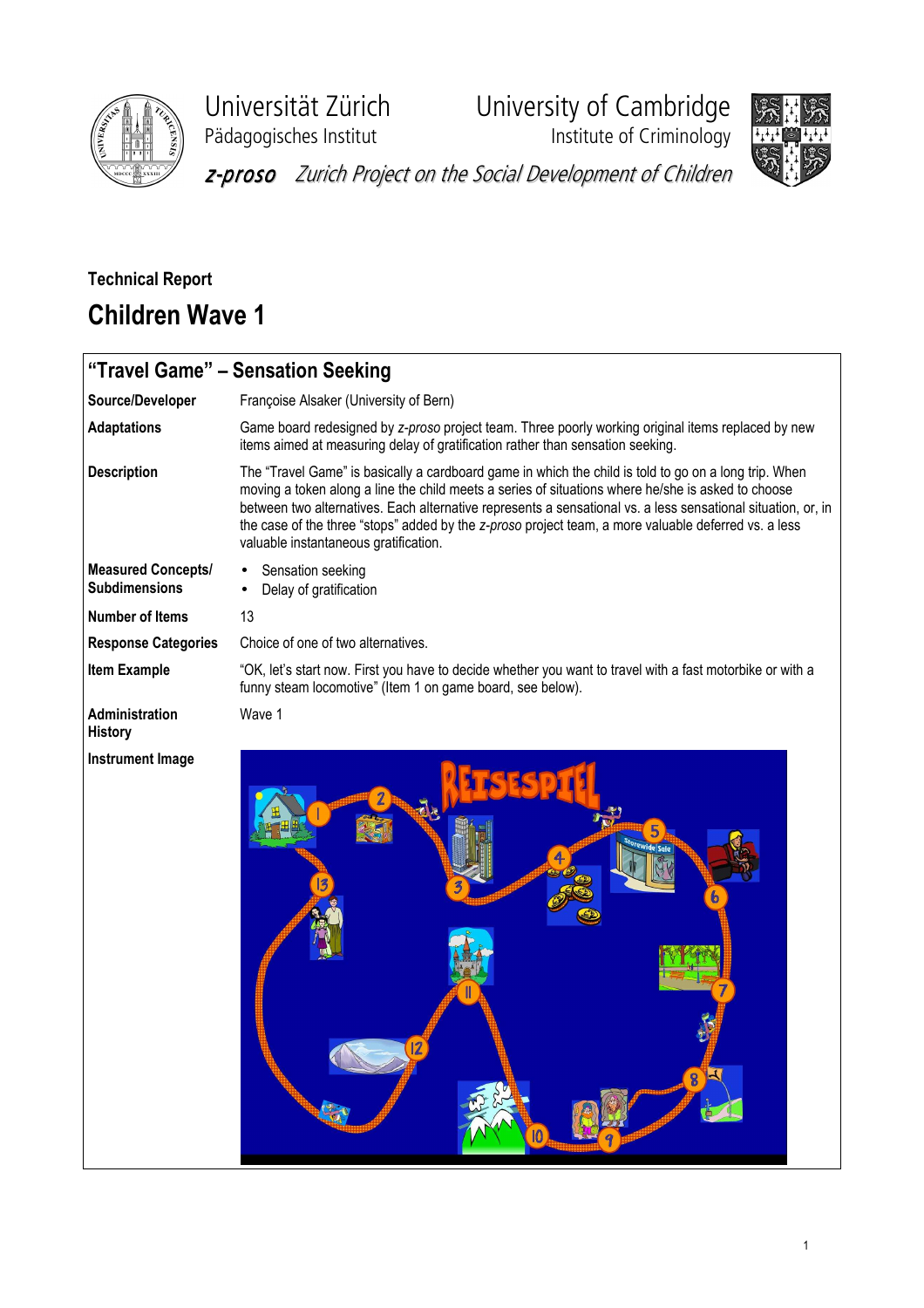| <b>Variable Wording</b>                 |                 |                                 |                                    |                                                                |                                |                                                  |                                                                                |                                                                                                                 |                   |                                       |  |  |  |
|-----------------------------------------|-----------------|---------------------------------|------------------------------------|----------------------------------------------------------------|--------------------------------|--------------------------------------------------|--------------------------------------------------------------------------------|-----------------------------------------------------------------------------------------------------------------|-------------------|---------------------------------------|--|--|--|
| & Case Summary                          |                 | Variable Name                   | Label                              |                                                                | Wording                        |                                                  |                                                                                |                                                                                                                 |                   | Missings (%)<br>$\overline{1(0.1\%)}$ |  |  |  |
|                                         |                 | K1100_1<br>K1100 2              | TravelGame1<br>TravelGame2         |                                                                |                                | Motorcycle/ Locomotive<br>Roundabout/ Switchback |                                                                                |                                                                                                                 |                   |                                       |  |  |  |
|                                         |                 | K1100_3                         | TravelGame3                        |                                                                | Haunted house/ Mickey Mouse    | $2(0.1\%)$<br>0                                  |                                                                                |                                                                                                                 |                   |                                       |  |  |  |
|                                         |                 | K1200_2                         | TravelGame4                        |                                                                | Cartoon/ Horrorfilm            |                                                  |                                                                                |                                                                                                                 |                   | $2(0.1\%)$                            |  |  |  |
|                                         |                 | K1200_3                         | TravelGame5                        |                                                                | Zoo/ Rock Face                 |                                                  |                                                                                |                                                                                                                 |                   | 0                                     |  |  |  |
|                                         |                 | K1300_1<br>K1400_1              | TravelGame6<br>TravelGame7         |                                                                | Jungle/ Beach<br>Dragon/ Goose |                                                  |                                                                                |                                                                                                                 |                   | 0<br>0                                |  |  |  |
| K1500_1<br>K1500_2                      |                 |                                 | TravelGame8                        |                                                                |                                | Mountain Railway/ Parachute                      |                                                                                |                                                                                                                 |                   | 0                                     |  |  |  |
|                                         |                 |                                 | TravelGame9                        |                                                                |                                | At home/ Journey round the world                 |                                                                                |                                                                                                                 |                   | $1(0.1\%)$<br>$1(0.1\%)$              |  |  |  |
|                                         |                 | K1200_1                         | Deferral1                          | Sweets/ Games& Books                                           |                                |                                                  |                                                                                |                                                                                                                 |                   |                                       |  |  |  |
|                                         |                 | K1300_2<br>K1400 2              | Deferral <sub>2</sub><br>Deferral3 | 1 Apple/ 3 Apples<br>Legerdemain/ Playground                   |                                |                                                  |                                                                                |                                                                                                                 |                   |                                       |  |  |  |
|                                         |                 | Total $N = 1361$                |                                    |                                                                |                                |                                                  |                                                                                |                                                                                                                 |                   | $1(0.1\%)$                            |  |  |  |
|                                         |                 |                                 |                                    |                                                                |                                |                                                  |                                                                                |                                                                                                                 |                   |                                       |  |  |  |
| <b>Descriptive</b><br><b>Statistics</b> |                 |                                 |                                    |                                                                |                                |                                                  |                                                                                |                                                                                                                 | $\alpha$ If Item  |                                       |  |  |  |
|                                         | Variable        |                                 |                                    |                                                                | <b>Standard</b>                |                                                  |                                                                                | Item-Scale                                                                                                      | removed           |                                       |  |  |  |
|                                         | Name            | Label                           |                                    | Mean                                                           | Deviation                      | <b>Skewness</b>                                  | Kurtosis                                                                       | Correlation                                                                                                     | $(\alpha = .667)$ |                                       |  |  |  |
|                                         | K1100_1r        | Risk1                           |                                    | 0.62                                                           | 0.49                           | $-0.49$                                          | $-1.77$                                                                        | .310                                                                                                            | .647              |                                       |  |  |  |
|                                         | K1100_2         | Risk <sub>2</sub>               |                                    | 0.88                                                           | 0.33                           | $-2.32$                                          | 3.39                                                                           | .315                                                                                                            | .648              |                                       |  |  |  |
|                                         | K1100_3r        | Risk3                           |                                    | 0.64                                                           | 0.48                           | $-0.58$                                          | $-1.67$                                                                        | .391                                                                                                            | .629              |                                       |  |  |  |
|                                         | K1200_2         | Risk4                           |                                    | 0.51                                                           | 0.50                           | $-0.06$                                          | $-2.00$                                                                        | .435                                                                                                            | .618              |                                       |  |  |  |
|                                         | K1200_3         | Risk <sub>5</sub>               |                                    | 0.45                                                           | 0.50                           | 0.20                                             | $-1.96$                                                                        | .328                                                                                                            | .644              |                                       |  |  |  |
|                                         | K1300_1r        | Risk <sub>6</sub>               |                                    | 0.29                                                           | 0.46                           | 0.91                                             | $-1.17$                                                                        | .347                                                                                                            | .639              |                                       |  |  |  |
|                                         | K1400_1r        | Risk7                           |                                    | 0.52                                                           | 0.50                           | $-0.08$                                          | $-2.00$                                                                        | .452                                                                                                            | .614              |                                       |  |  |  |
|                                         | K1500_1         | Risk8                           |                                    | 0.56                                                           | 0.50                           | $-0.24$                                          | $-1.95$                                                                        | .329                                                                                                            | .643              |                                       |  |  |  |
|                                         | K1500_2         | Risk9                           |                                    | 0.62                                                           | 0.49                           | $-0.48$                                          | $-1.77$                                                                        | .191                                                                                                            | .673              |                                       |  |  |  |
|                                         |                 |                                 |                                    |                                                                |                                |                                                  |                                                                                |                                                                                                                 | $\alpha$ If Item  |                                       |  |  |  |
|                                         | Variable        |                                 |                                    |                                                                | <b>Standard</b>                |                                                  |                                                                                | Item-Scale                                                                                                      | removed           |                                       |  |  |  |
|                                         | Name<br>K1200_1 | Label<br>Deferral1              |                                    | Mean                                                           | Deviation                      | <b>Skewness</b>                                  | Kurtosis                                                                       | Correlation                                                                                                     | $(\alpha = .171)$ |                                       |  |  |  |
|                                         |                 |                                 |                                    | 0.54                                                           | 0.50                           | $-0.15$                                          | $-1.98$                                                                        | .010                                                                                                            | .086              |                                       |  |  |  |
|                                         | K1300_2r        | Deferral <sub>2</sub>           |                                    | 0.43                                                           | 0.50                           | 0.28                                             | $-1.93$                                                                        | .008                                                                                                            | .121              |                                       |  |  |  |
|                                         | K1400_2         | Deferral <sub>3</sub>           |                                    | 0.31                                                           | 0.46                           | 0.83                                             | $-1.32$                                                                        | .006                                                                                                            | .152              |                                       |  |  |  |
|                                         | Comments:       |                                 |                                    |                                                                |                                |                                                  |                                                                                |                                                                                                                 |                   |                                       |  |  |  |
|                                         | 1)              |                                 |                                    |                                                                |                                |                                                  |                                                                                | Item K1100_1, K1100_3, K1300_1, K1400_1 (no risk/ risk) and K1200_1, K1300_2 (deferral/ no deferral) need to be |                   |                                       |  |  |  |
|                                         |                 | reversed:                       |                                    |                                                                |                                |                                                  |                                                                                |                                                                                                                 |                   |                                       |  |  |  |
|                                         | 2)              | Item K1100 2 with low skewness; |                                    |                                                                |                                |                                                  |                                                                                |                                                                                                                 |                   |                                       |  |  |  |
|                                         | 3)              |                                 |                                    |                                                                |                                |                                                  | All items except K1100_2 with low kurtosis; Item K1100_2 with high kurtosis;   |                                                                                                                 |                   |                                       |  |  |  |
|                                         | 4)              |                                 |                                    |                                                                |                                |                                                  | Item K1500_2 with low item-scale-correlation and increased alpha when removed; |                                                                                                                 |                   |                                       |  |  |  |
|                                         | 5)              |                                 |                                    | Low item-scale-correlation and alpha value for Deferral scale. |                                |                                                  |                                                                                |                                                                                                                 |                   |                                       |  |  |  |
| <b>Sum Index</b>                        |                 |                                 |                                    | <b>Standard</b>                                                |                                |                                                  | Skew-                                                                          |                                                                                                                 | <b>ANOVA</b>      |                                       |  |  |  |
| <b>Descriptive</b>                      | Group           |                                 | N<br>Mean                          | Deviation                                                      | Min.                           | Max.                                             | Kurtosis<br>ness                                                               | df                                                                                                              | F                 | р                                     |  |  |  |
| <b>Statistics</b>                       | Full sample     |                                 | 1356<br>5.09                       | 2.22                                                           | 0                              | 9                                                | $-0.15$<br>$-0.77$                                                             |                                                                                                                 |                   |                                       |  |  |  |
|                                         | Gender          |                                 |                                    |                                                                |                                |                                                  |                                                                                | 1                                                                                                               | 419.52            | .000                                  |  |  |  |
|                                         | Girls           |                                 | 663<br>3.99                        | 1.97                                                           | 0                              | 9                                                | 0.17<br>$-0.45$                                                                |                                                                                                                 |                   |                                       |  |  |  |
|                                         | Boys            |                                 | 693<br>6.15                        | 1.92                                                           | 0                              | 9                                                | $-0.52$<br>$-0.28$                                                             |                                                                                                                 |                   |                                       |  |  |  |
|                                         | Treatment       |                                 |                                    |                                                                |                                |                                                  |                                                                                | 3                                                                                                               | 0.49              | .687                                  |  |  |  |
|                                         | Control         |                                 | 354<br>5.10                        | 2.16                                                           | 0                              | 9                                                | $-0.23$<br>$-0.62$                                                             |                                                                                                                 |                   |                                       |  |  |  |
|                                         | Triple P        |                                 | 5.19<br>339                        | 2.31                                                           | 0                              | 9                                                | $-0.14$<br>$-0.84$                                                             |                                                                                                                 |                   |                                       |  |  |  |
|                                         | <b>PATHS</b>    |                                 | 5.11<br>360                        | 2.31                                                           | 0                              | 9                                                | $-0.12$<br>$-0.83$                                                             |                                                                                                                 |                   |                                       |  |  |  |
|                                         | Combination     |                                 | 303<br>5.00                        | 2.10                                                           | 0                              | 9                                                | $-0.13$<br>$-0.78$                                                             |                                                                                                                 |                   |                                       |  |  |  |
|                                         | Comments:       |                                 |                                    |                                                                |                                |                                                  |                                                                                |                                                                                                                 |                   |                                       |  |  |  |
|                                         | 1)              |                                 |                                    | Significant F-value for Gender group differences               |                                |                                                  |                                                                                |                                                                                                                 |                   |                                       |  |  |  |
|                                         |                 |                                 |                                    |                                                                |                                |                                                  |                                                                                |                                                                                                                 |                   |                                       |  |  |  |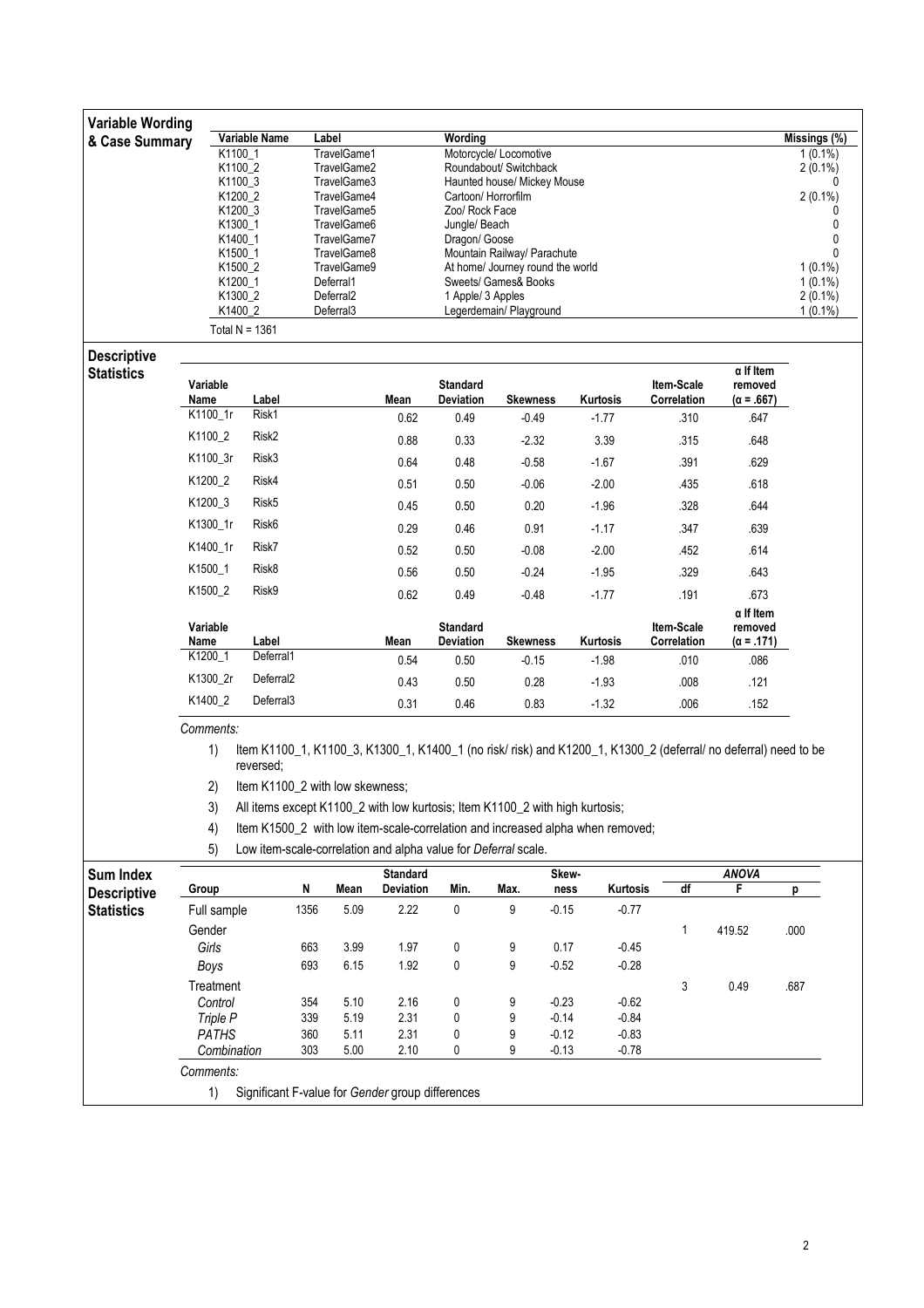| <b>Correlations</b> |                                                                                                                                                                                                  |        |                 |      | <b>Boys</b> |         |     | Girls    |          |     |  |  |  |
|---------------------|--------------------------------------------------------------------------------------------------------------------------------------------------------------------------------------------------|--------|-----------------|------|-------------|---------|-----|----------|----------|-----|--|--|--|
| with                | Variable                                                                                                                                                                                         | R      | D               | N    |             | D       | N   |          | D        | N   |  |  |  |
| Subscales &         | <b>Subscales</b>                                                                                                                                                                                 |        |                 |      |             |         |     |          |          |     |  |  |  |
| <b>DVs</b>          | Delay of gratification                                                                                                                                                                           | $-251$ | $***$           | 1355 | $-207$      | ***     | 692 | $-156$   | ***      | 663 |  |  |  |
|                     | Child SBQ                                                                                                                                                                                        |        |                 |      |             |         |     |          |          |     |  |  |  |
|                     | Aggression                                                                                                                                                                                       | .154   | $***$           | 1354 | .190        | $***$   | 692 | .070     | ns       | 662 |  |  |  |
|                     | Prosociality                                                                                                                                                                                     | $-086$ | $**$            | 1354 | .010        | ns      | 692 | $-061$   | ns       | 662 |  |  |  |
|                     | ADHD                                                                                                                                                                                             | .111   | $***$           | 1354 | .073        | ns      | 692 | .120     | $***$    | 662 |  |  |  |
|                     | Teacher SBQ1.1                                                                                                                                                                                   |        |                 |      |             |         |     |          |          |     |  |  |  |
|                     | <b>Total Aggression</b>                                                                                                                                                                          | .182   | $***$           | 1316 | .105        | $**$    | 671 | .099     | $^\star$ | 645 |  |  |  |
|                     | Prosociality                                                                                                                                                                                     | $-155$ | $***$           | 1291 | $-0.010$    | ns      | 659 | $-0.034$ | ns       | 632 |  |  |  |
|                     | ADHD                                                                                                                                                                                             | .232   | $***$           | 1332 | .153        | ***     | 682 | .129     | $***$    | 650 |  |  |  |
|                     | Parent SBQ                                                                                                                                                                                       |        |                 |      |             |         |     |          |          |     |  |  |  |
|                     | Aggression                                                                                                                                                                                       | .095   | $^{\star\star}$ | 1201 | .070        | ns      | 624 | $-0.046$ | ns       | 577 |  |  |  |
|                     | Prosociality                                                                                                                                                                                     | $-080$ | $**$            | 1186 | $-0.037$    | ns      | 613 | .064     | ns       | 573 |  |  |  |
|                     | <b>ADHD</b>                                                                                                                                                                                      | .160   | $***$           | 1202 | .096        | $\star$ | 624 | .092     | $\star$  | 578 |  |  |  |
|                     | $1***$ p<.001, ** p<.01, * p<.05, ns p>.05                                                                                                                                                       |        |                 |      |             |         |     |          |          |     |  |  |  |
|                     | Comments:                                                                                                                                                                                        |        |                 |      |             |         |     |          |          |     |  |  |  |
|                     | 1)<br>Significant correlations with Child SBQ Prosociality, Teacher SBQ Prosociality and Parent SBQ Aggression and Prosociality<br>get insignificant after division in Boys and Girls subgroups; |        |                 |      |             |         |     |          |          |     |  |  |  |
|                     | 2)<br>Significant correlation with Child SBQ ADHD disappers for <b>Boys</b> subgroup.                                                                                                            |        |                 |      |             |         |     |          |          |     |  |  |  |